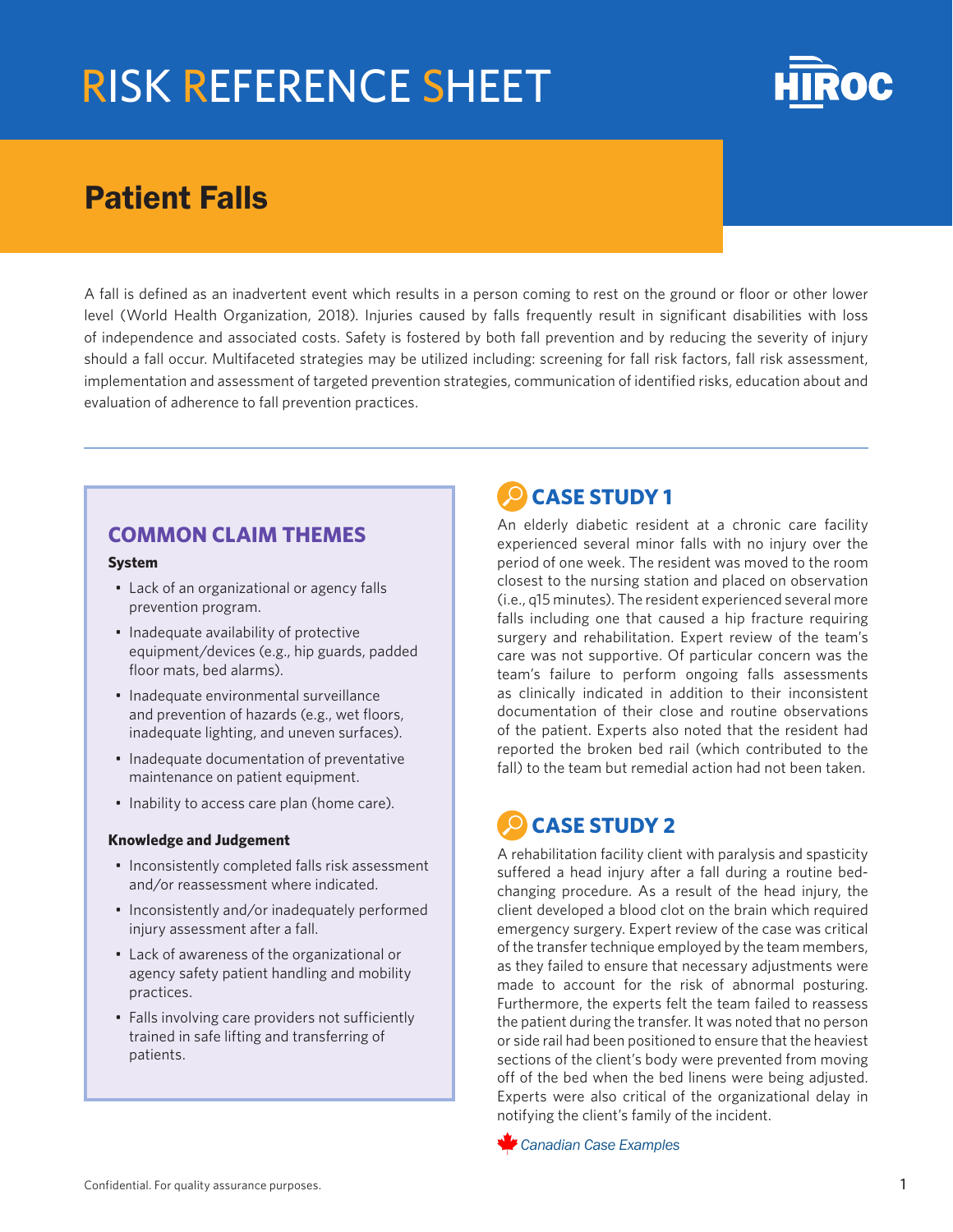

### Patient Falls

#### **COMMON CLAIM THEMES cont'd**

#### **Communication and Documentation**

- Inadequate communication and documentation of risk assessments and care plans.
- Failure to communicate patient's falls risk status (e.g., falls history, sedation prior to a diagnostic

test) during patient handoffs or transfers of care.

- Lack of awareness of degree of falls risk due to the absence of falls risk cues (e.g. ,arm band, patient room signage, health records flag).
- Inconsistent reporting of fall incidents.



### **MITIGATION STRATEGIES**

#### **Reliable Care Processes**

- Implement an evidence-based enterprise-wide fall prevention program, that includes (but is not limited to):
	- o Standardized definition of a patient fall;
	- o Adoption of 'universal falls precautions' (e.g., promoting safe mobility, call button in reach, adequate and appropriate flooring, lighting);
	- o Standardized, evidence-based and validated falls risk screening and assessment tool;
	- o Triggers or criteria for conducting a falls screening and assessment (e.g., on admission, significant change in health status or transitions);
	- o Patient falls risk cues (e.g., patient arm band, patient room signage, and/or health record flag);
	- o Conducting medication reviews for polypharmacy and/or those groups associated with side effects which have the potential to increase the risk of falls (e.g., opioids, psychotropics, cardiac medications, hypoglycemic agents);
	- o Standardized mobility and handling criteria and/or algorithms (e.g., one or two-person manual lifts).
- Implement evidence-based interdisciplinary integrated care pathways and/or standardized algorithm(s) for falls prevention and management; support and expect individually tailored multifactorial interventions and care plans as required.
- Adopt standardized communication practices including documentation of the communication of falls risk status and patient-specific falls prevention plan at handoffs, huddles, and with patient and family members.
- Implement regular rounding for proactive assessment of:
	- o Environmental falls hazards (including in the home health settings);
	- o Patients' fall prevention needs.

#### **Education**

- Offer interdisciplinary team-based educational sessions and in-situ simulation training related to patient fall prevention and management, including (but not limited to):
	- o Safe patient handling and mobility training;
	- o Management of patients with aggressive behaviors or cognitive impairments.

#### **Equipment and Technology**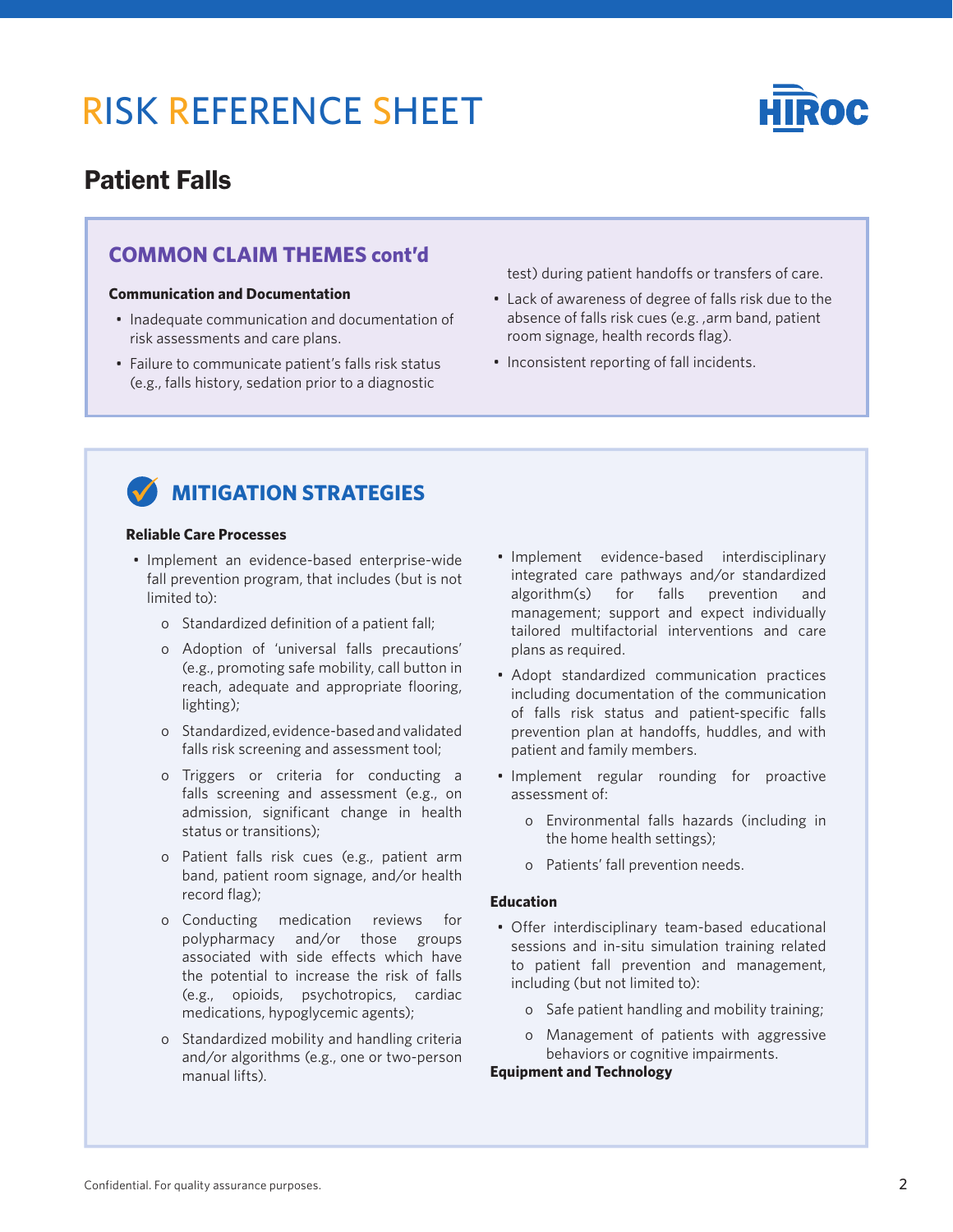

## Patient Falls

- Implement formal strategies to ensure:
	- o A sufficient number and type of functioning falls prevention and detection technologies based on patient acuity and volumes;
	- o Equipment such as call bells and bed rails are in proper working order (e.g., scheduled preventative maintenance program);
	- o Patient mobility aids and frequentlyrequired personal possessions are kept at the bedside and/or within reach, and is kept clutter free.

#### **Responding to Patient Falls**

- Adopt a standardized process, checklist and/ or algorithm to aid decision-making following a patient fall, including (but not limited to):
	- o Offer safety and support, but do not move the patient without an understanding of the severity of the harm/injury; conduct a comprehensive assessment; call for help as required;
	- o Notify the most responsible practitioner; consider the need to notify the family (with consent or as appropriate);
	- o Monitor and reassess the patient (e.g., frequent neurological and vital signs);
	- o Documentation (all observations, patient/family statements, assessments, notifications, interventions, evaluations, etc.);
	- o Conducting a post-fall debrief to identify modifiable fall risk factors and make changes to the patient's care plan as required.

#### **Monitoring and Measuring**

- Implement formal strategies to monitor and measure the effectiveness and efficiency of, and adherence to fall prevention and management guidelines, protocols and algorithms, including:
	- o Adoption of formal quality measures and indicators;
	- o Sharing learnings from near miss and harm incidents involving patient falls (e.g., chart audits, trigger tools, incident reports, team debriefs, critical incident and quality of care committee reviews, medical legal claims, coroner reports and related recommendations).